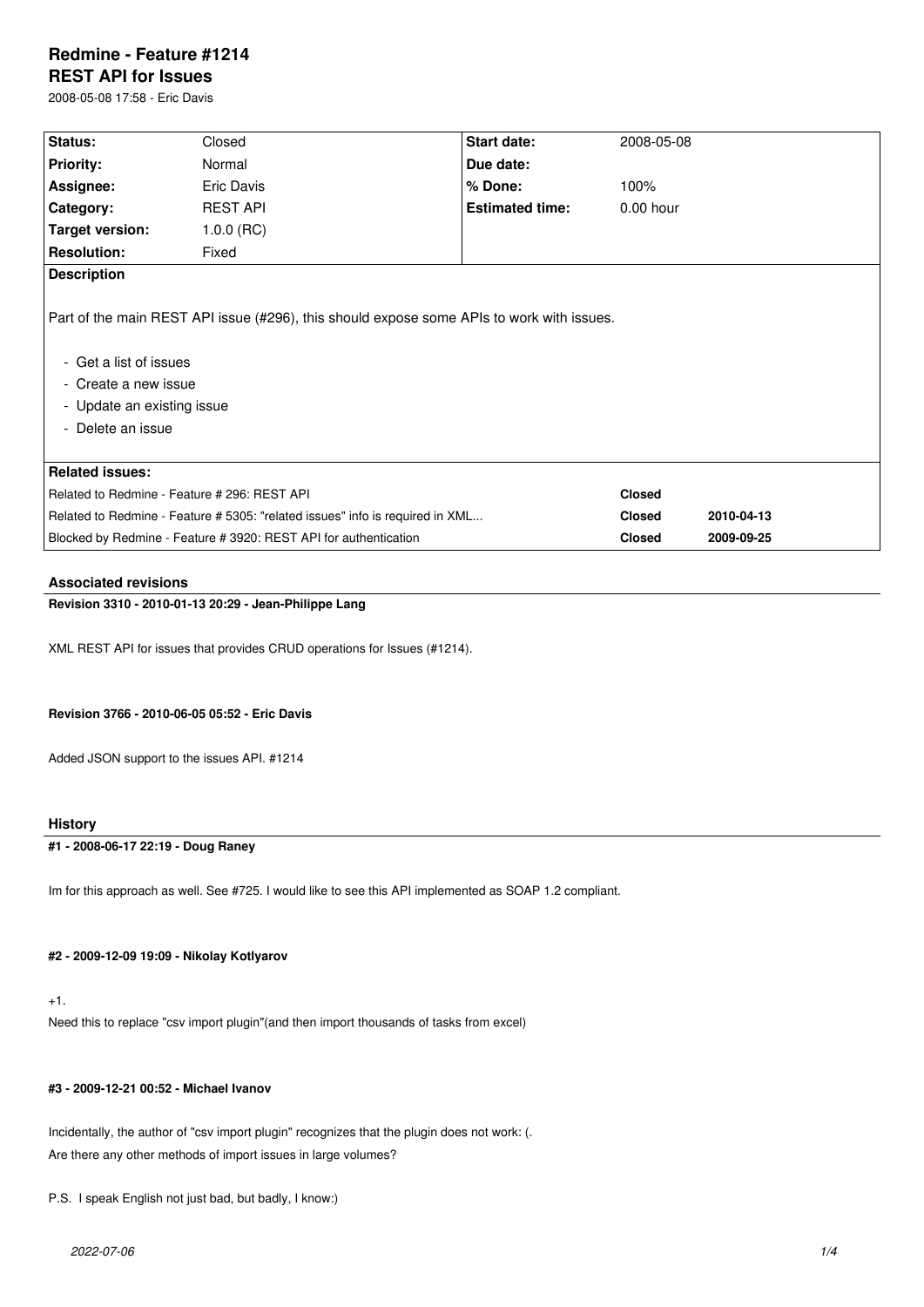#### **#4 - 2010-01-13 20:39 - Jean-Philippe Lang**

- *Category changed from Issues to REST API*
- *Status changed from New to Resolved*
- *Target version set to 0.9.1*
- *Resolution set to Fixed*

## Feature added in r3310.

Documentation started at [[Rest\_api]].

#### **#5 - 2010-01-14 13:18 - Nikolay Kotlyarov**

You've done it maaan:))) Awesome!!! Big thanks, Jean!

## **#6 - 2010-01-14 22:36 - Eric Davis**

Shouldn't this be targeted for 1.0 and not 0.9.1? I thought the 0.9 series was in RC and new features are for 1.0 only?

#### **#7 - 2010-01-14 22:54 - Jean-Philippe Lang**

#### You're right, 0.9 is in RC.

But it's not a big change and it would be a shame to have a API style authentication without any API behind in 0.9. This API should be considered as a draft in 0.9 so we can get some feedback and improve it for 1.0.

#### **#8 - 2010-01-14 23:03 - Eric Davis**

Jean-Philippe Lang wrote:

*But it's not a big change and it would be a shame to have a API style authentication without any API behind in 0.9. This API should be considered as a draft in 0.9 so we can get some feedback and improve it for 1.0.*

I'd disagree, this is a moderate sized change. It adds an entire API, new views, and some more routes. (From what I'm seeing, it's also missing the JSON format)

Also 0.9 already included part of the XML/JSON API for News to test the API authentications (http://www.redmine.org/issues/3920#note-8). My goal was to get API authentication tested and into 0.9 so plugin developers can take advantage of it to build APIs for their plugins while the core had time to refine the main REST API.

### **#9 - 2010-01-16 12:17 - Jean-Philippe Lang**

*- Target version changed from 0.9.1 to 1.0.0 (RC)*

#### **#10 - 2010-01-18 18:03 - Henrik Mohr**

I just updated our installation today from master (github) -> version 0.9.1.

- /projects.xml returns usable XML, but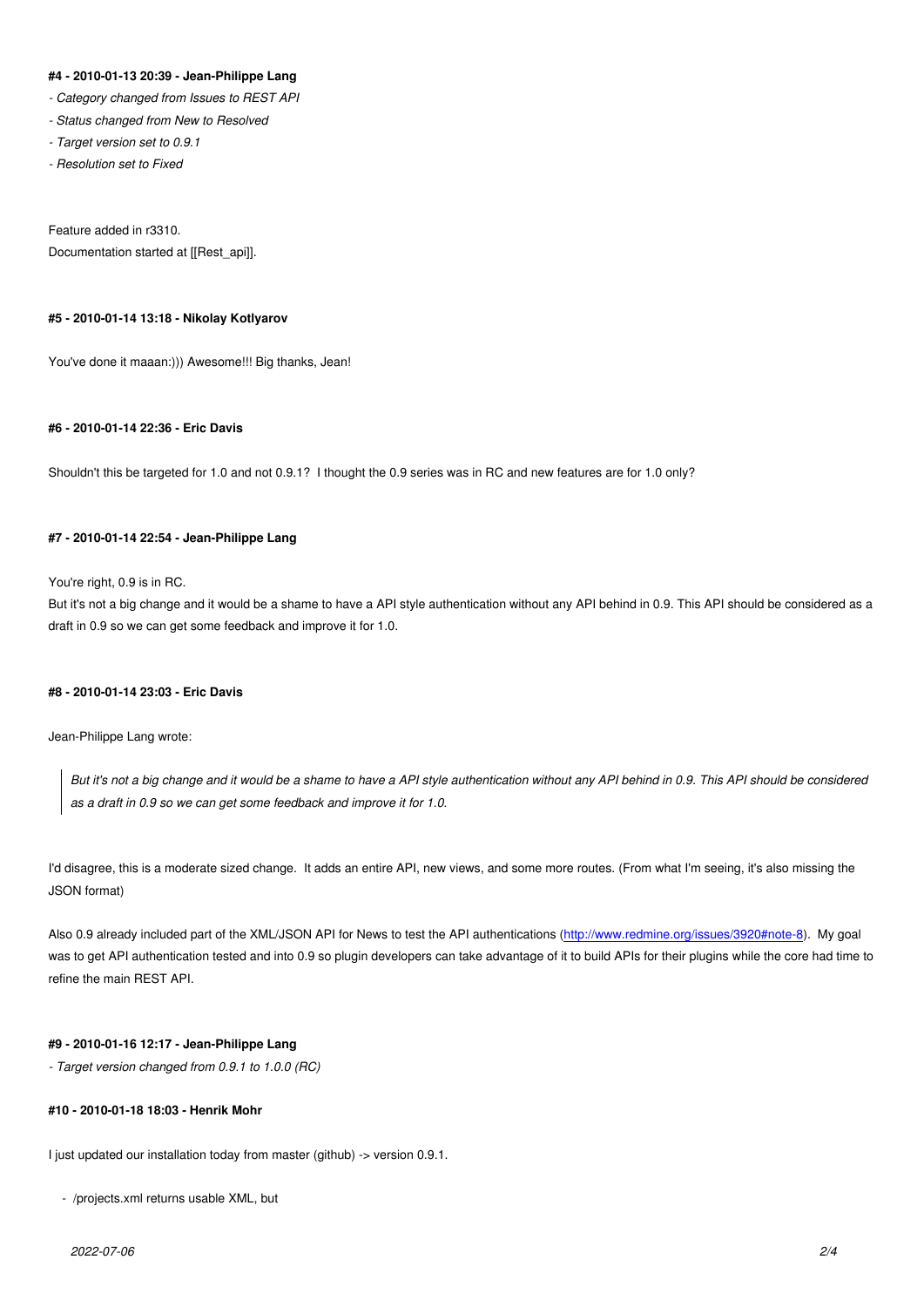- /issues.xml returns html

The begin of the HTML is:

<h2>Issues</h2>

 <form action="/queries/new" id="query\_form" method="post"><div style="margin:0;padding:0;display:inline"><input name=" authenticity\_token" type="hidden" value="TgnsQpEayRkvUZGDHNfYmQSvo/Fs/yQPPnK/Pz6IM8Y=" /></div>

 <div id="query\_form\_content"> <fieldset id="filters"><legend>Filters</legend> <script type="text/javascript">

Any ideas on what is wrong?

## **#11 - 2010-01-25 17:45 - Lane Roathe**

I am looking forward to seeing this happen. For areas I am interested in using it, I would want JSON data (for example, any mobile device at this time handles XML very slowly compared to JSON), so I am glad to see it's being provided so far and I hope continues to be going forward. :)

## **#12 - 2010-02-10 08:23 - Hannes Horneber**

I've got the same issue like Henrik. Projects.xml works just fine, but issues.xml returns html. I just updated from github to Version 0.9.2dev. Any Ideas?

#### **#13 - 2010-02-10 10:10 - Felix Schäfer**

Hannes and Henrik, the issues.xml issue is a new bug regarding functionality that has been introduced and is believed to be working, please file a new bug for that problem.

## **#14 - 2010-02-10 19:14 - Hannes Horneber**

Hi there... I just submitted a bug report Issues #4795. Hopefully this is going to be fixed soon ;-)

#### **#15 - 2010-02-11 22:41 - Hannes Horneber**

Just to give some feedback. The problem Henrik and I mentioned was solved for me, if I removed the redmine subtasks plugin. Is had nothing to do with redmine itself.

#### **#16 - 2010-02-19 06:30 - Eric Davis**

- *Status changed from Resolved to 7*
- *Resolution deleted (Fixed)*

Reopening this, the JSON format isn't finished yet and I want to make sure it isn't missed.